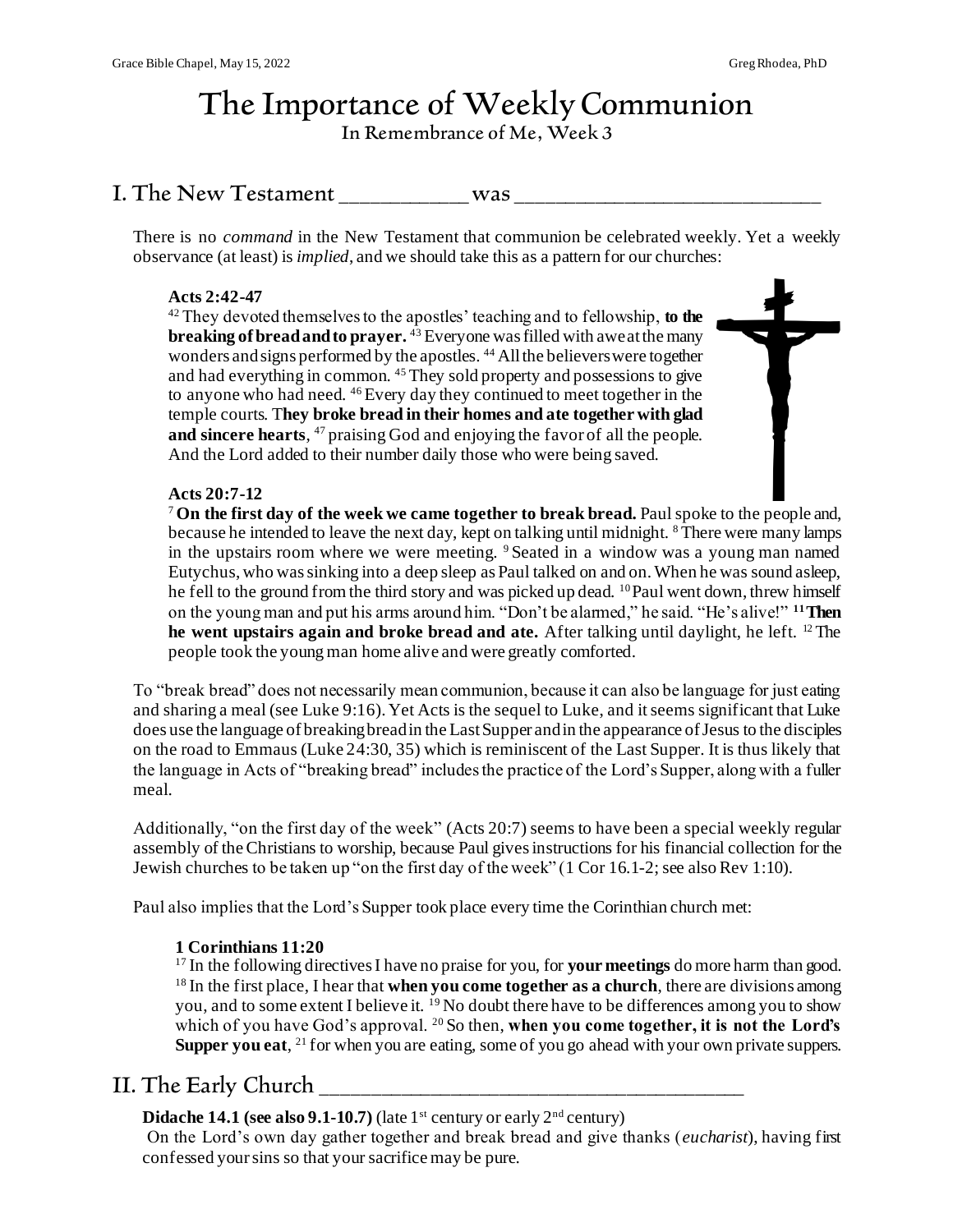#### **Justin Martyr,** *First Apology,* **65-67** (lived 110-165)

But we, after we have thus washed him who has been convinced and has assented to our teaching, bring him to the place where those who are called brethren are assembled, in order that we may offer hearty prayers in common for ourselves and for the baptized [illuminated] person, and for all others in every place, that we may be counted worthy, now that we have learned the truth, by our works also to be found good citizens and keepers of the commandments, so that we may be saved with an everlasting salvation. Having ended the prayers, we salute one another with a kiss. **There is then brought to the president of the brethren bread and a cup of wine mixed with water; and he taking them, gives praise and glory to the Father of the universe, through the name of the Son and of the** 



**Holy Ghost, and offers thanks at considerable length for our being counted worthy to receive these things at His hands. And when he has concluded the prayers and thanksgivings, all the people present express their assent by saying Amen. …. And when the president has given thanks, and all the people have expressed their assent, those who are called by us deacons give to each of those present to partake of the bread and wine mixed with water over which the thanksgiving was pronounced, and to those who are absent they carry away a portion.**

And this food is called among us Ευγαριστια [the Eucharist], of which no one is allowed to partake but the man who believes that the things which we teach are true, and who has been washed with the washing that is for the remission of sins, and unto regeneration, and who is so living as Christ has enjoined. For not as common bread and common drink do we receive these; but in like manner as Jesus Christ our Saviour, having been made flesh by the Word of God, had both flesh and blood for our salvation, so likewise have we been taught that the food which is blessed by the prayer of His word, and from which our blood and flesh by transmutation a re nourished, is the flesh and blood of that Jesus who was made flesh. For the apostles, in the memoirs composed by them, which are called Gospels, have thus delivered unto us what was enjoined upon them; that Jesus took bread, and when He had given thanks, said, "This do ye in remembrance of Me, this is My body;" and that, after the same manner, having taken the cup and given thanks, He said, "This is My blood;" and gave it to them alone. Which the wicked devils have imitated in the mysteries of Mithras, commanding the same thing to be done. For, that bread and a cup of water are placed with certain incantations in the mystic rites of one who is being initiated, you either know or can learn.

And we afterwards continually remind each other of these things. And the wealthy among us help the needy; and we always keep together; and for all things wherewith we are supplied, we bless the Maker of all through His Son Jesus Christ, and through the Holy Ghost. **And on the day called Sunday, all who live in cities or in the country gather together to one place**, and the memoirs of the apostles or the writings of the prophets are read, as long as time permits; then, when the reader has ceased, the president verbally instructs, and exhorts to the imitation of these good things. **Then we all rise together and pray, and, as we before said, when our prayer is ended, bread and wine and water are brought, and the president in like manner offers prayers and thanksgivings, according to his ability, and the people assent, saying Amen; and there is a distribution to each, and a participation of that over which thanks have been given, and to those who are absent a portion is sent by the deacons.** And they who are well to do, and willing, give what each thinks fit; and what is collected is deposited with the president, who succours the orphans and widows and those who, through sickness or any other cause, are in want, and those who are in bonds and the strangers sojourning among us, and in a word takes care of all who are in need. **But Sunday is the day on which we all hold our common assembly, because it is the first day on which God, having wrought a change in the darkness and matter, made the world; and Jesus Christ our Saviour on the same day rose from the dead.** For He was crucified on the day before that of Saturn (Saturday); and on the day after that of Saturn, which is the day of the Sun, having appeared to His apostles and disciples, He taught them these things, which we have submitted to you also for your consideration.

#### **The Apostolic Tradition of Hippolytus of Rome 22** (around the year 215)

On the first day of the week the bishop, if possible, shall deliver the oblation [what is offered to God] to all the people with his own hand, while the deacons break the bread. When the deacon brings it to the elder, the deacon shall present his platter, and the elder shall take it himself and distribute it to the people by his own hand. Other days they will receive the oblation according to the command of the bishop.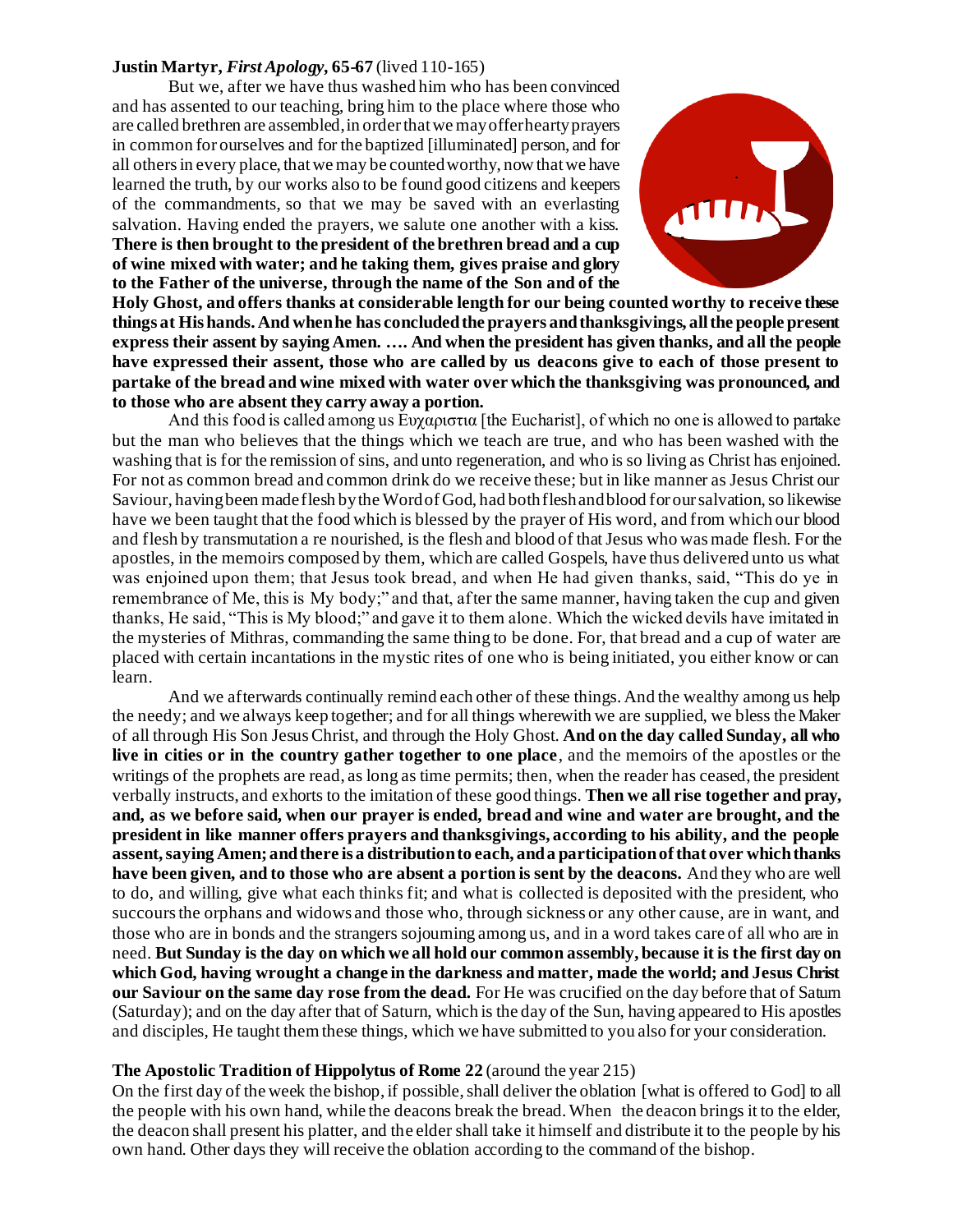## **Summary Statements on the Church's Practice**

"The Lord's Supper was observed every Sunday as the climax of the church's worship. It was administered by the pastor or elders of each local church, associated with the proclamation of the incarnation, death, and resurrection of Jesus Christ, and accompanied by prayers of thanksgiving, confession of sins, and offerings of material goods for those in need" (Michael J. Svigel, *RetroChristianity: Reclaiming the Forgotten Faith,* 156).

"For the next 1,500 years there is no record of Sunday gatherings of Christians that did not include the celebration of the Lord's Table" ("'Remembrance' and Worship: The Mandate and the Means," Timothy J. Ralston, *Reformation and Revival* 9.3 [2000, 77-89]).

## III. Into the Medieval Period, Communion Continued to be Celebrated (at least) \_\_\_\_\_\_\_\_\_\_\_\_\_\_, Though \_\_\_\_\_\_\_\_\_\_\_\_\_\_\_ Led to \_\_\_\_\_\_\_\_\_\_\_\_\_\_\_\_\_\_\_\_

- "In the Eastern churches, the Lord's Supper was primarily a weekly celebration. In the Western churches, it became a daily occurrence" (Wieting, *The Blessings of Weekly Communion,* 74).
- In the Western Church (Roman Catholic):
	- o A requirement to confess your sins to a priest before communion began to reduce participation.
	- o Understanding the mass as a sacrifice that removes sin, performed by the priest, also reduced participation.
	- o The rise of "private masses" celebrated without anyone participating also became common.
- One writer summarizes:

In the 4th century, "The external statistical growth of the church in this period was accompanied by symptoms of serious spiritual sickness. Amid all the outward excitement and expansion and enrichment, an inward decline in lay Communion began to set in. According to one commentator, 'the decline in lay Communion is complained of already by Chrysostom in Antioch at the end of the fourth century, and from then on things move downhill.' Chrysostom complains that "in vain do we stand before the altar; there is no one to partake'" (Wieting, *The Blessings of Weekly Communion,* 71).

"Although the number of Masses was vastly increased perhaps to fifty a week in an average parish church—reception of Communion by laypeople dropped from approximately three times a year at the beginning of the Middle Ages to only once a year after the thirteenth century. Monks who were deemed especially pious received Communion once a month or more often. Votive Masses for special concerns or special needs became common. Ordained monks or priests were



endowed by a wealthy donor to say Mass—often several times a day and with no one present except the celebrant himself" (Wieting, *Blessings,* 82).

| IV. In the              | and up to the present day, Practices of |
|-------------------------|-----------------------------------------|
| <b>Communion Became</b> |                                         |

- The Orthodox Churches and the Roman Catholic Church maintained communion as the climax of the service.
- Luther maintained regular weekly communion and tried to increase participation among the people, since actually receiving communion was rare for non-clergy in the Roman Catholic church at that time. He also did away with masses without people in attendance.